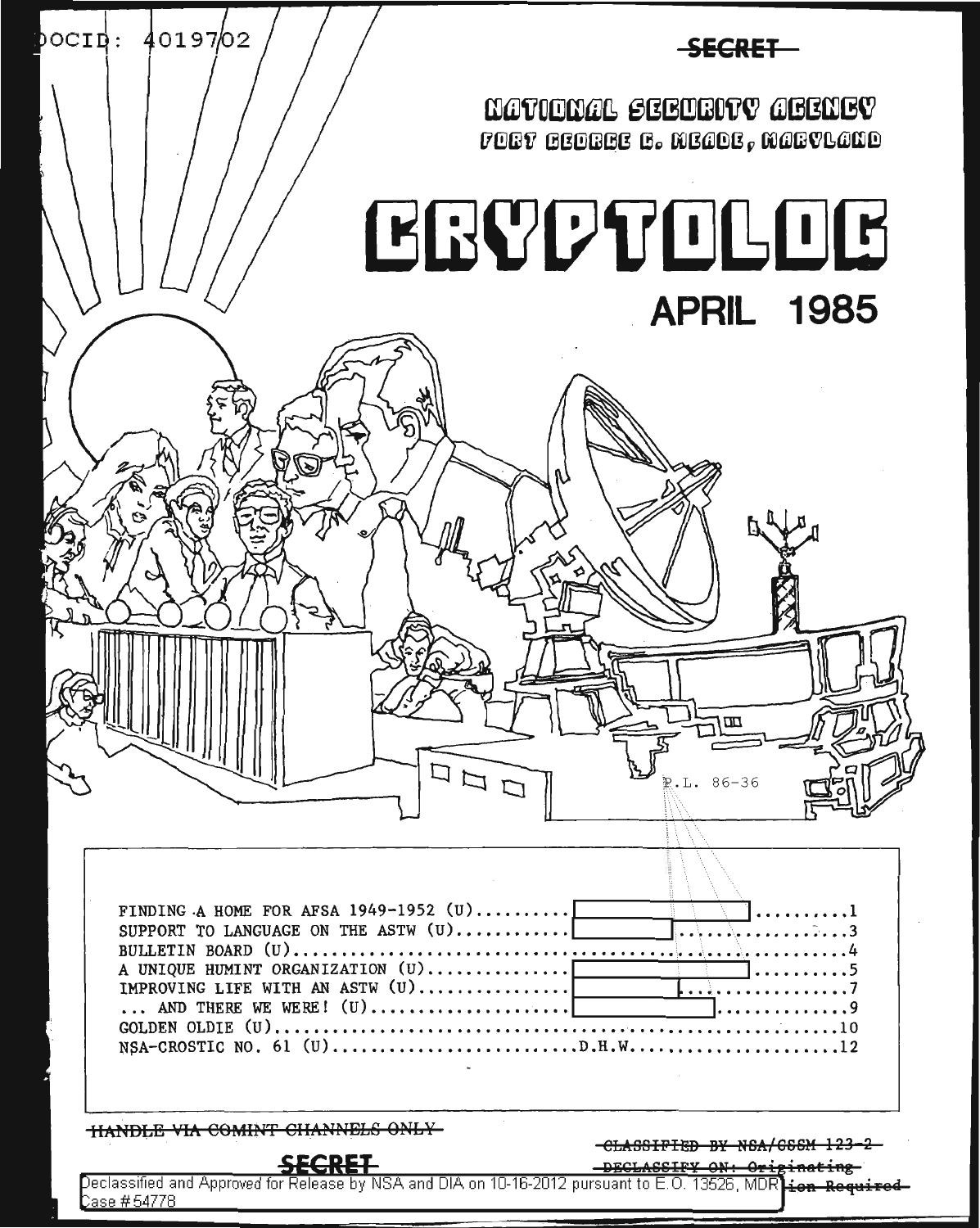### ocID: 4019702

# **ERYPTOLOG**

Published by P1, Techniques and Standards

| <b>PUBLISHER</b><br><b>BOARD OF EDITORS</b><br>(963-1103)<br>Editor<br>(963-5877)<br>. <u>.</u><br>$(968 - 8141)$<br>$(963 - 1103)$<br>$(963 - 4740)$<br>¥963-4704)<br>(963-5330)<br>$(963 - 1145)$<br>Information Science<br>.<br>(963-3095)<br>Intelligence Research [1, 1, 1, 1, 7]<br>(963-5151)<br>(963-3896)<br>Linguistics $\ldots \ldots \ldots \,$<br>(963-5655)<br>Puzzles David H. Williams (963-1103)<br>$(963 - 4423)$<br>Science and Technology [10]<br>Special Research  Vera R. Filby (968-8014)<br>Traffic Analysis Robert J. Hanyok (963-3888)<br>(963-3057)<br>Illustrator<br>. <b>.</b> |            |
|-------------------------------------------------------------------------------------------------------------------------------------------------------------------------------------------------------------------------------------------------------------------------------------------------------------------------------------------------------------------------------------------------------------------------------------------------------------------------------------------------------------------------------------------------------------------------------------------------------------|------------|
|                                                                                                                                                                                                                                                                                                                                                                                                                                                                                                                                                                                                             | (963-3369) |
|                                                                                                                                                                                                                                                                                                                                                                                                                                                                                                                                                                                                             |            |
| Collection<br>Computer Security<br>Computer Systems<br>Cryptanalysis<br>Cryptolinguistics<br>$index$<br>Language                                                                                                                                                                                                                                                                                                                                                                                                                                                                                            |            |
| Distribution                                                                                                                                                                                                                                                                                                                                                                                                                                                                                                                                                                                                |            |

To submit articles or letters by mail, send to: Editor, CRYPTOLOG, Pl

If you used a word processor, please include the mag card, floppy or diskette along with your hard copy, with a notation as to what equipment and what software you used.

> via PlATFORM mail, send to: cryptolg at barlc05 (bar-one-c-zero-five) (note: no *'0'* in 'log')

Always include your full name, organization, and secure phone number.

| For Subscriptions or Change of Address<br>send name and organization to:<br><b>P14</b> |
|----------------------------------------------------------------------------------------|
| $P.T., 86-36$                                                                          |

Contents of CRYPTOLOG should not be reproduced or further disseminated outside the National Security Agency without the permission of the Publisher. Inquiries regarding reproduction and dissemination should be directed to the Editor.

Editorial

 $IP.L. 86-36$ 

P.L. 86-36

Many years ago P16 was issued an experimental model of a manual typewriter to try out. But before it could go into production, it was overtaken by another technical advance -- the electric typewriter with changeable "golf ball" fonts and a correcting ribbon.

We still have that manual typewriter. It has come in handy during our many moves, for we usually arrive at our new place before the electricians can do their thing. And it's more than a simple back-up to an impressive array of word processors. Among the many useful features is the provision for adjusting spacing, which makes it ideal for filling out formS. It's better for that chore than any other machine around. Best of all, it's just the thing for writing first drafts. It's as good as a sharp #1 pencil on a yellow pad, and faster. Moreover, there's something about the configuration of the machine and its neat design that compels clarity of thought and precision in the use of words

A similar kind of technical advance has affected CRYPTOLOG. The Xerox Star has come along with some desirable features that make it especially appropriate for a periodical. The principal ones are the large variety of font styles and sizes, automatic paper feed, and graphics. No longer will we have to cut and paste because only one font (of the two available) can be printed at a time. And no longer will we have to feed in single sheets by hand, ever so carefully, one at a time.

The "we" in this case has been  $\blacksquare$  to whom warmest thanks are due for continuing support to CRYPTOLOG in many important ways not apparent to readers.

As you might guess, in leaving BARDOLPH and the UNIX editor we will *be* doing without a nice feature or two. Alas, we'/I be without automatic hyphenation and a spell check.. And so, back to ragged rights, just like the earlier issues of CRYPTOLOG which were typed.

 $\mathcal{U}_{\alpha}$ .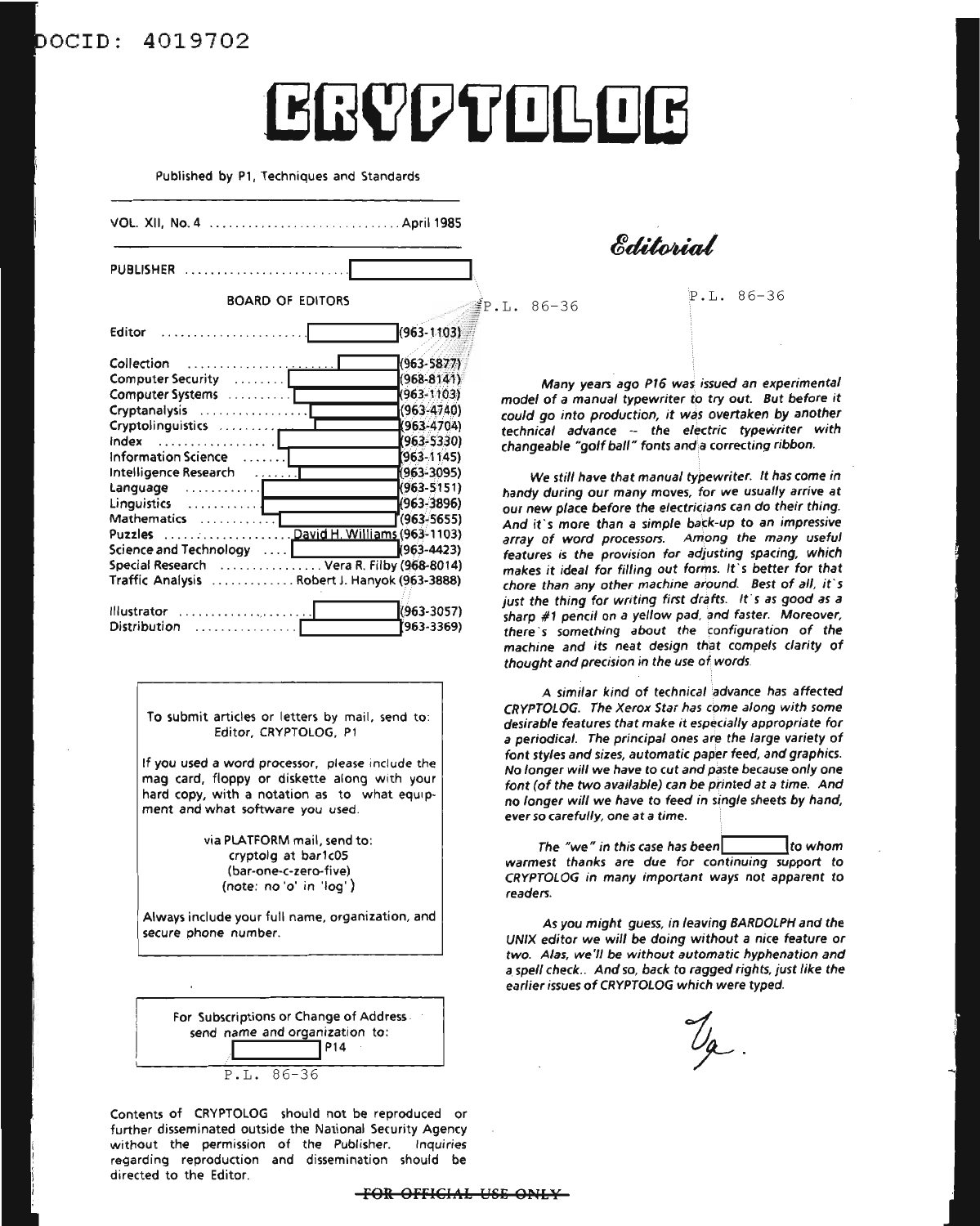### ocID: 4019702

# **FINDING A HOME FOR AFSA 1949-1952**

*or,*

*Why We Don't Have Bluegrass in Front ofthe Building and Mint Juleps in the Dining Parlour*





#### **This article is classified CONFIDENTIAL in its entirety**

Although the "who" and "when" questions about the decision to locate NSA's predecessor, the Armed Forces Security Agency (AFSA), at Fort Meade are generally known, the "why" and "how" are somewhat vague. This account of the decision is based entirely on minutes of the meetings of the AFSA Council (AFSAC) from 1949 through 1952.

The question of location was a priority agenda item for AFSAC as early as the Council's initial meeting in July 1949. At that time, AFSA was operating in run-down buildings at Arlington Hall Station (AHS). There were really two questions -- where to locate AFSA's permanent headquarters, and what to do about AHS in the meantime. In the fall of 1949 the Army was prepared to release \$12 million for a *new* building at AHS, but some AFSAC members, dissatisfied with the existing location, feared that taking money for new construction or rehabilitation there would jeopardize funding for future new construction elsewhere.

At the January 1950 meeting, Army Assistant Chiefof Stafffor Intelligence, Major General Irwin, reported that rehabilitating AHS to reasonable standards of fire and structural safety would cost \$2.5 million, including air conditioning, considered necessary in order not to disrupt vitally important work during the summer months. The estimate for a new building there was \$9.5 million, and General Irwin expressed the hope that the \$7 million difference could be allocated for building a new headquarters away from Washington. The January session produced the following consensus: "No new

construction should be requested for COMINT activities in the Washington area at this time. This should not operate to prevent the rehabilitation and maintenance of existing structures recognized to be necessary. An operational cryptologic nucleus should be established at a site outside the Washington area as soon as possible."

In discussing whether or not to leave any functions in the Washington area, Army Security Agency Director Brigadier General Clarke stated his belief that there would be no need for any activity in the Washington area except for liaison and dissemination. The meeting ended with the Council agreeing to leave the determination of the character of the cryptologic unit remaining in Washington to the future, while concentrating on establishing the new headquarters away from Washington.

At the April 1950 AFSAC meeting, each service was asked to nominate one representative to an ad hoc Site Selection Board which was to recommend a location for the new headquarters. The main motive for moving away from Washington was, of course. the fear that Washington would be a primary target in a nuclear war.. Although little was known at the time about Soviet delivery capability, the shock from the first Soviet nuclear test in September 1949 was still reverberating through the corridors of the Pentagon. The Site Board's task was to find a location far enough away from Washington for safety, but not so far away as to make coordination difficult.

The Board's rather voluminous report, AFSAC *59/6,* was delivered to the members at the November 1950 meeting. As recommended locations close to Washington the Board had listed Fort Belvoir, Fort Holabird, Fort

April 1985 \* CRYPTOLOG \* page 1

CONFI9ENTIAL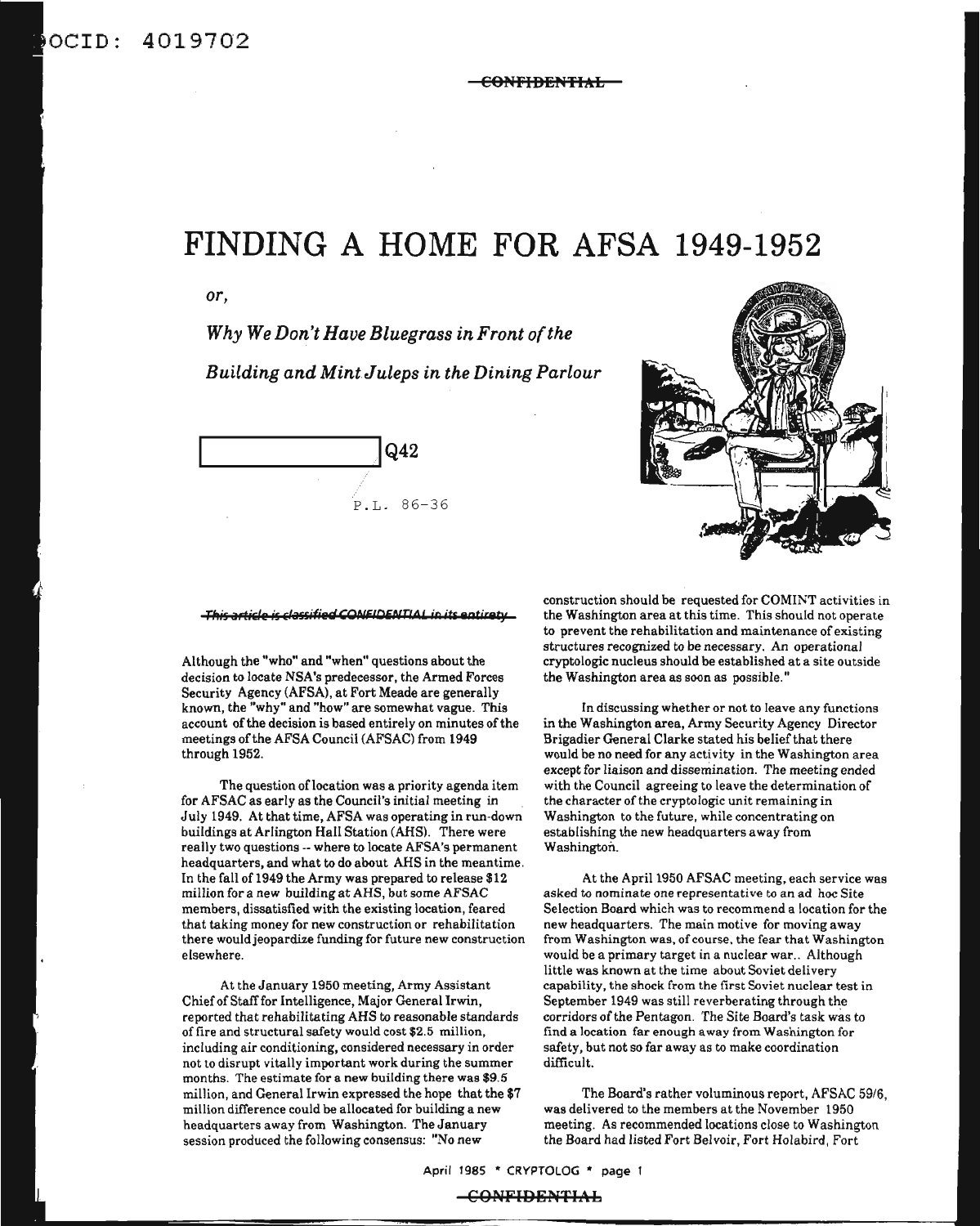## CID: 4019702

#### CONFI<del>BENTIAT</del>

Meade, and Andrews Air Force Base (AFB). Thirty-two other sites, primarily military bases and arsenals, were listed, in Colorado, Georgia, Indiana, Kentucky, Missouri, North Carolina, Ohio, Oklahoma, and Texas. The top three, in priority order, were the Kansas City Records Center, Air Force Plant Number 3 in Tulsa, and the St. Louis Administration Center. The report conceded that the distance of all of these from the seat of government is such that it would probably more or less adversely affect the efficiency of AFSA operations. The only two sites on the list within a 350-mile distance from Washington as well as a safe distance inland were Fort Belvoir and Fort Meade. It was the opinion ofthe Board that the Fort Meade site was the more suitable of these two, being at a greater distance (25 miles) from the Washington metropolitan area, and 15 miles from Baltimore. The report pointed out that the AFSA headquarters would probably constitute a priority target by itseif wherever it was located, and asked rhetorically, "Who can say that Baltimore is more likely to be bombed than Kansas City?"

Admiral Stone, as AFSAC Chairman and AFSA Director, then threw the issue out for discussion. Major General Bolling, who by that time had replaced General Irwin as Army Assistant Chief of Staff for Intelligence, wondered whether Bainbridge, Maryland, had been considered. Air Force Director of Intelligence Major General Cabell viewed it unwise to locate so close to prime targets such as Baltimore or Kansas City. He suggested locating near a "cultural or non-industrial" city -- perhaps "on the prairie." General Bolling suggested Fort Francis Warren in Cheyenne, Wyoming (now, ironically, a Minuteman missile base). Admiral Stone pointed out that locating at a remote site without facilities, like Cheyenne, would greatly increase construction costs. General Cabell characterized the threat to such a site as three-fold: air attack, sabotage, and submarine-launched missiles; very prescient for 1950! He described Fort Meade as vulnerable to all three, while Kansas City would be especially susceptible to sabotage. The discussion rambled on in an inconclusive fashion, as one member after another mentioned Birmingham, Alabama, Chambersburg Pennsylvania, Hagerstown and Frederick in Maryland, and Fort McClellan, Arkansas. When pressed to characterize the ideal site, Admiral Stone described it as within a 350-mile radius from Washington, roughly a day's travel. Not only did the meeting end without a decision about the site, but the Council decided to go back and re-examine the criteria and methodology used by the Board.

At the February 1951 meeting Air Force Security Service Director Brigadier General Lynn presented a paper with two lists. The first listed sites where adequate facilities already existed: the Kansas City Records Center, the Air Force Plant in Tulsa, and a Quartermaster depot in Charlotte, North Carolina. The "no facilities" list included Fort Knox, Lockbourne AFB in Ohio, Fort Benjamin Harrison in Indianapolis, Brooks (now Goodfellow) AFB in Texas, and the Rocky Mountain

Arsenal in Denver. The first three on the second list were quickly eliminated: Kansas City as "too fat" a target, and Tulsa and Charlotte because those facilities had been committed to military production for the Korean War. General Lynn described Fort Knox as the best of the "no facilities" installations. General Bolling wondered why Cheyenne had been omitted, and was told that the population base was too small to supply a civilian workforce. General Lynn suggested a vote, and, according to the minutes of that meeting, AFSAC approved Fort Knox as a suitable site for locating the major cryptologic establishment (AFSA) outside the Washington area, and authorized the Director of AFSA to draw up a paper for the Joint Chiefs of Staff(JCS) containing recommendations in accordance with the Council's decision. The target date for the move.was established as 1955

The decision seemed to have been made, but the members were called back for a meeting on 26 February to receive some unpleasant news: that decision was not acceptable; the JCS had rejected their choice of Fort Knox and instructed them to come up with a new list of three sites in priority order. Admiral Stone suggested Brooks AFB, Lockbourne AFB, and again, Fort Knox, and also asked for additional suggestions. This time the discussion centered on the availability of a suitable civilian workforce. The AFSAC's own paper recommending Fort Knox had listed its distance from Louisville (20 miles) as its biggest disadvantage. (Given the distances that most NSAers commute to and from work, it is interesting to note AFSAC's fear that employees wouldn't be willing to travel 20 miles from the closest major city.) Navy Captain Dyer, the Site Board Chairman, reported having been informed by personnel officers in Hagerstown that Fairchild Industries was able to draw its workforce from a 50-mile radius. Admiral Redman said that if AFSA moved to Brooks AFB, the headquarters of the Air Force Security Service, it would be "like the mountain going to Mohammed." After more discussion, it was decided that AFSAC would recommend that the JCS choose from among Brooks AFB, Lockbourne AFB, and Fort Knox. The papers also contained a subtle element of an ultimatum: should none of these three be acceptable to the JCS, there would be no alternative but to purchase nongovernment land in a suitable location, at considerable expense and delay. This was forwarded to the JCS in the form of AFSAC 59/23.

At the March meeting Admiral Stone informed the body that since the Air Force had decided upon other plans for Lockbourne AFB, it would be necessary to come up with a new third choice for the JCS to choose from. He suggested the following new priority list: Fort Knox, Brooks AFB, and Fort Meade. He mentioned that "someone" had suggested that locating in Florida would solve the problem of attracting a civilian workforce, but didn't believe that Florida would meet the other criteria. General Cabell criticized Fort Meade as "too vulnerable," and General Lynn induced Admiral Stone to state that the primary reason for leaving the Washington area was to

April 1985 \* CRYPTOLOG \* page 2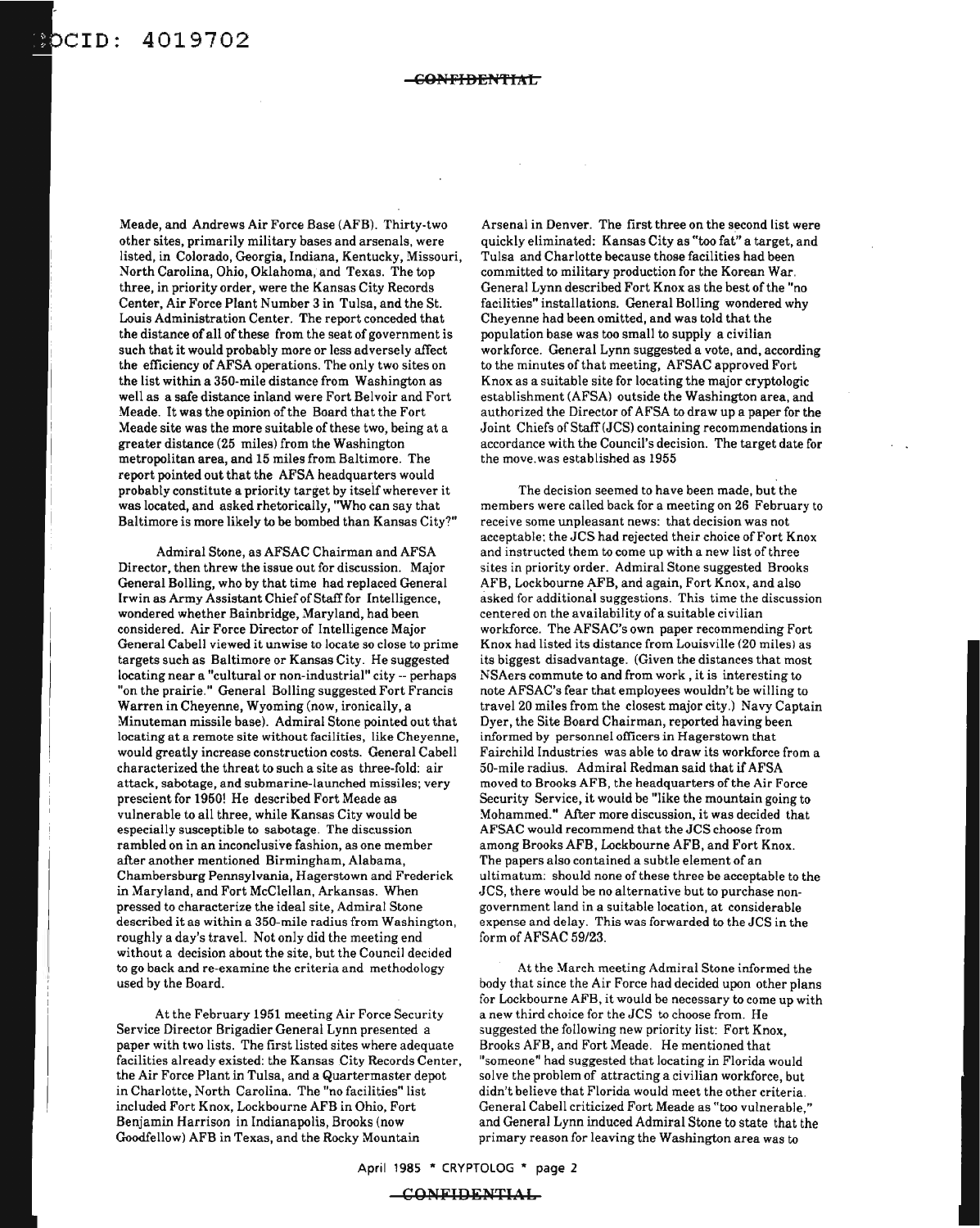ocID: 4019702

reduce vulnerability. The Army went on record as opposing Fort Meade and favoring Fort Benjamin Harrison as the new third choice, but the Army representatives were outvoted. Even though the JCS had asked for three locations in priority order, the paper recommended Fort Knox as first choice and listed four second choices in no particular order of preference: Brooks AFB, Fort Benjamin Harrison, Fort Meade, and Rocky Mountain Arsenal. This time it stuck, and, on 10 April 1951. Secretary of Defense Robert Lovett approved Fort Knox as the permanent site for AFSA.

How that decision came to be cancelled eight months later cannot be completely explained from the AFSAC meeting minutes. On 7 December 1951 General Canine, the new AFSA director and AFSAC chairman, was asked for his views on the move by Deputy Secretary of Defense Foster. General Canine told Secretary Foster that he was concerned about AFSA's ability to operate "so far removed" from its recipient agencies. He also expressed fears about serious personnel losses. He conveyed the same views toJCS Chairman General Omar Bradley, who suggested that General Canine accompany him to a special JCS meeting. General Canine asked for time to convene AFSAC first.

General Canine called for a meeting on 11 December, at which he announced his preference for rescinding the AFSAC/JCS decision to relocate to Fort Knox. He argued that AFSA should stay within commuting distance ofWashington from the standpoint of service to the recipient agencies and the Services. He also stressed the personnel factor. He stated, "There can be no substitute for experience, and one good man is worth 100 mediocre people, and one exceptional person is equivalent to five good people."

There still remained the issue of vulnerability, however. Admiral Johnson, the navy representative to AFSAC. recalled that the original JCS tasking suggested the establishment of a backup facility away from the Washington area, rather than moving the entire headquarters. Several suggestions were put forth for a backup location: Brooks AFB, the United Kingdom, and even a ship in the Atlantic Ocean. Eventually AFSAC agreed to recommend to the JCS that the Fort Knox decision be rescinded and that AFSA be relocated "within the dispersal area of Washington D.C.," defined as that area within a 20-mile radius of Washington. No recommendation was made regarding a backup location.

General Canine gave basically the same story to a special JCS session on 12 December, and the Secretary of Defense directed him to select a new site. This time, the Site Board selected Fort Meade, and AFSAC concurred with this recommendation at its 36th meeting on 23 January 1952. General Canine told the Council that. based on his informal discussions with "various civilians".

I

he didn't anticipate any serious personnel losses in moving from AHS to Fort Meade.

What turned the JCS around between April and December 1951? A recent (unclassified) book attributed the switch to a "near-mutiny among the agency's civilian work force," but that would seem to be an oversimplification; opposition by Washington-area COMINT customers was probably the most important factor. Deputy Secretary of Defense Foster told General Canine in their 7 December conversation that "some alumni" of AFSA. after reading the recently announced plans to move AFSA to Fort Knox. had prompted some rather important and influential people in Washington (i.e., the newspaper editors) to express their concern to the Secretary of Defense over the advisability of such a move.

The JCS may also have seen a logical flaw in the planned move that should have been apparent to AFSAC As we have seen, the only real reason for moving away from the Washington area was to reduce AFSA's vulnerability to attack. While further inland than Washington. Fort Knox is not much further south, and was therefore would be only a little further away from a Soviet bomber attack over the Pole. In short, Fort Knox is almost as likely to be nuked as Washington.

Certainly, the fact that General Canine replaced Admiral Stone as director of AFSA and as chairman of AFSAC was a factor in the reversal. Not only was General Canine more concerned than Admiral Stone about the question of personnel loss, but he came to AFSAC comparatively late in the process and did not have the personal involvement in the site search and in the decision process that Admiral Stone did.

Another interesting aspect of the selection process is the apparent lack of political pressure. Competition among congressmen for military bases in their states and districts was common at that time, but it does not seem to have played any role in this case. There are two possible reasons for this: the almost total anonymity of AFSA at the time, and the relatively small number of people involved.

In November 1952 AFSA became NSA, and the contract for the building at Fort Meade was signed in July of 1954. And the rest, as they say. is history ...

This will hardly be the definitive article on the subject. There are many people still working here who were at AHS while all this was going on, and anyone who can shed more light on the subject is more than welcome to comment;.it would be particularly interesting to hear what employees were thinking and saying during the eight months when the move to Fort Knox appeared to be a sure thing.  $\square$ 

**COl>lFIDSH'fIAL**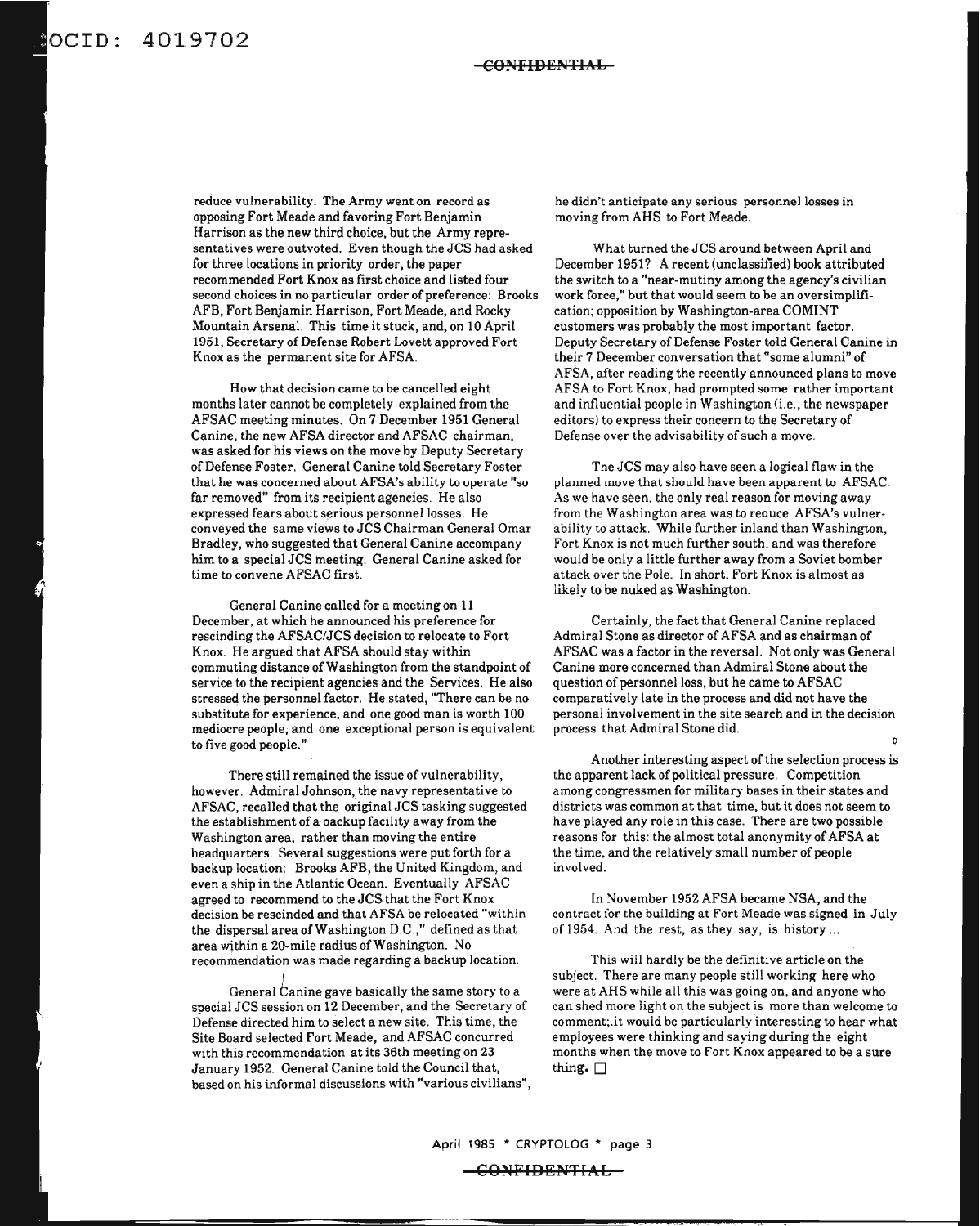

This article is classified FOUQ in its entirely.

The PC-DOS operating system installed on the ASTW has the inherent capability of supporting foreign languages. The original foreign language that is installed is the Cyrillic alphabet. However, the installed sorting sequence is incorrect hf A432 have provided to the PCIC a modification to the operating system that corrects the sorting sequence and provides a better character display than that provided by IBM.

We have also created a character set that can be downloaded to an EPSON-FX series printer that allows the ASTWs to print Cyrillic. This printer character set will not, however, work with the printer that is supplied by IBM as part of the ASTW contract.

As a results of our attempts to use the Cyrillic character set on the IBM family of personal computers, we have identified several software packages that work quite well with foreign language data. If you need a data base manager, both CONDOR 3 and dBASE II work quite well. dBASE III probably does also. The PERSONAL EDITOR, WORD PERFECT 4.0, and BONNIE BLUE word processing programs also work quite well. All of these packages allow the full definition of characters above 127 in the ASCII table to be used as data only. Field names, commands, and other characters that must interact with the software package must be accomplished using the standard 127 ASCII characters.

Many software packages, such as WORDSTAR, the most popular word processing program, do not work with the foreign language capabilities at all.

All of the above software, including the modifications that A432 have created, are available from the PCIC in the Main Library. Answers to questions concerning the modifications to the IBM-supplied software can be obtained by calling us at 963-4788.

Note that none of the modifications created by A432 affect the performance of the ASTW under the PC/IX operating system. As a UNIX system the ASTW is a bilingual disaster.  $\square$ 

EO  $1.4. (c)$ P.L. 86-36

# **BULLETIN BOARD**

CONFIDENTIAL

#### BOOKBREAKING ON THE IBM XT

<del>kouor (r</del> is a new bookbreaking package for the IBM XT, suitable for small codes. A copy of the program and a user's guide can be obtained from the PCIC in the Main Library. For further information call 13, 963-5868.

> <sup>і</sup>Р.І. 86-36 PROGRAM FOR LANGUAGE ANALYSIS.

(C-CCO) A package of programs that provide language counts, statistics and patterns similar to those contained in MILCRYPT I has been written for the CDC JEEP The package, titled has four options:  $\Box$ for text without punctuation or spacers, for text with spacers but no punctuation. $\Gamma$ I for text with both spacers and punctuation. A fourth option, provides all of the above. As part of this package there are routines to excise spacers and punctuation from the original text. The programs can accept user-determined alphabets of up to 60 characters. For information call G42, 963-4845.

PROBE FOR DIAGNOSIS

 $P.L. 86-36$ 

(C-COO) A new diagnostics program is now on JEEP. It is similar to but treats text in group-length rather than in character-length. Possible group size is 1 through 6. fixed-length only. For information call l or G952, 963-585.



(FOUO) A revised edition of the PINSETTER manual for traffic analysis is now ready for distribution. If you are not already on the PINSETTER distribution list, you can obtain a copy from P14, 963-3369..

P.L. 86-36

#### MANUAL ON SECURITY MARKINGS

(FOUC) The DIA manual titled Standard Security Markings (DIAM 65-19) is available in the National Data Standards Center, P13D, 968-8161. It is applicable to all members of the DoD Intelligence Information Systems Community, including NSA.

April 1985 \* CRYPTOLOG \* page 4 **COMINT CHANNELS ONLY** <del>-confidential -</del>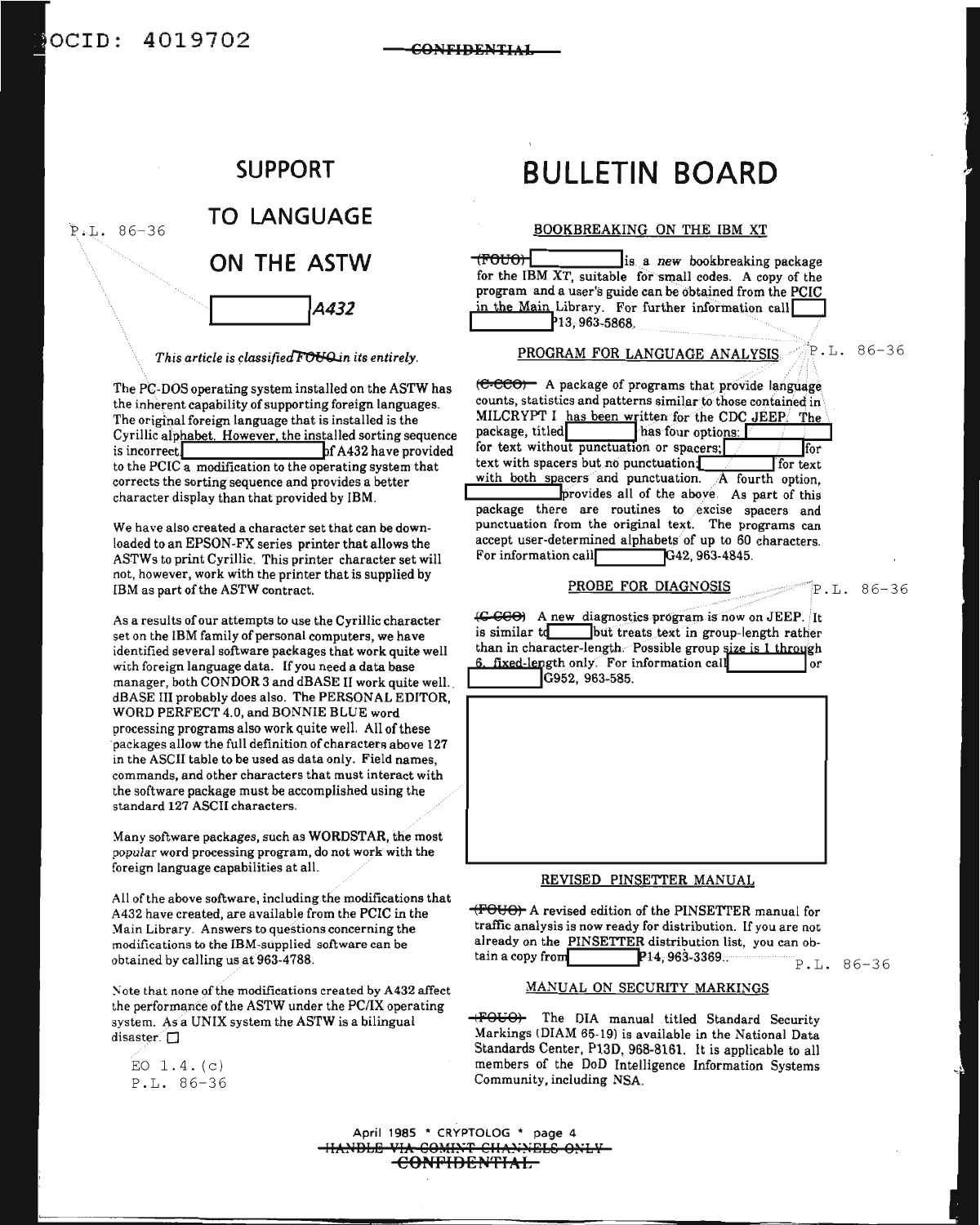

[U] The Asian Studies Detachment (ASD) of the 500th Military Intelligence Group, currently located at Camp Zama, Japan, is a unique human intelligence (HUMINT) organization. It is composed of approximately nine Department of the Army civilians, nine military members, and 75 Japanese employees. The Japanese work under the provisions of the Master Labor Contract between the Government of Japan and the US-O  $1.4(c)$ Government.

(U) The reporting/production arm of ASD is the United States Army Document Center (UDC), which exploits open source foreign documents such as newspapers, magazines, and technical journals. The UDC has eight analytic teams, each team named for its primary intelligence focus:



(U) All of the analyst teams are manned by Japanese nationals, the majority of whom are retired from the Imperial Japanese Army, (or, more recently, from the Japan Self-Defense Forces) who had extensive experience in intelligence as Foreign Area Officers.

(U) This unusual composition began to evolve shortly after the end of WW II. Predecessor organizations engaged in the translation of captured documents and archives were among the building blocks of UDC. One of the most important was the employment of Imperial Army flag officers who had been unemployable up until then because of regulations enforced by Supreme Commander Allied

Forces Pacific. Once permission was granted to employ these officers, a large pool of expertise became available, particularly in endeavors requiring knowledge of Chinese characters.

C For the documents that UDC exploits, the term "open source" may be somewhat misleading. In restrictive societies such as the Soviet Union, North Korea, and the Peoples Republic of China documents which are circulated domestically are sometimes restricted for use by certain groups, for example, the military, and may not be taken out of the country overtly. Consequently, some of the open source documents are obtained covertly. In 1984 UDC analysts processed over 43,000 documents in their intelligence production effort.

ioga

(U) Some members of the intelligence community have called the type of intelligence work performed at UDC LITINT (literature intelligence) but those at UDC prefer to call it DOCINT, or document exploitation. The DOCINT process practiced at UDC has evolved over the years in much the same way as the organization and its structure has.

(U) The UDC is considered a collector but it also issues product, mainly in the form of Intelligence Information Reports which are standard reporting vehicles UDC reports are unique, however, in that they always carry a comment cailed the UDC Comment. These reports in many cases resemble finished intelligence while technically they are not. They are sent

the basis of specific subject matter and general distribution

April 1985 \* CRYPTOLOG \* page 5 YDLE VI <del>NBLS ONLY</del> ECRET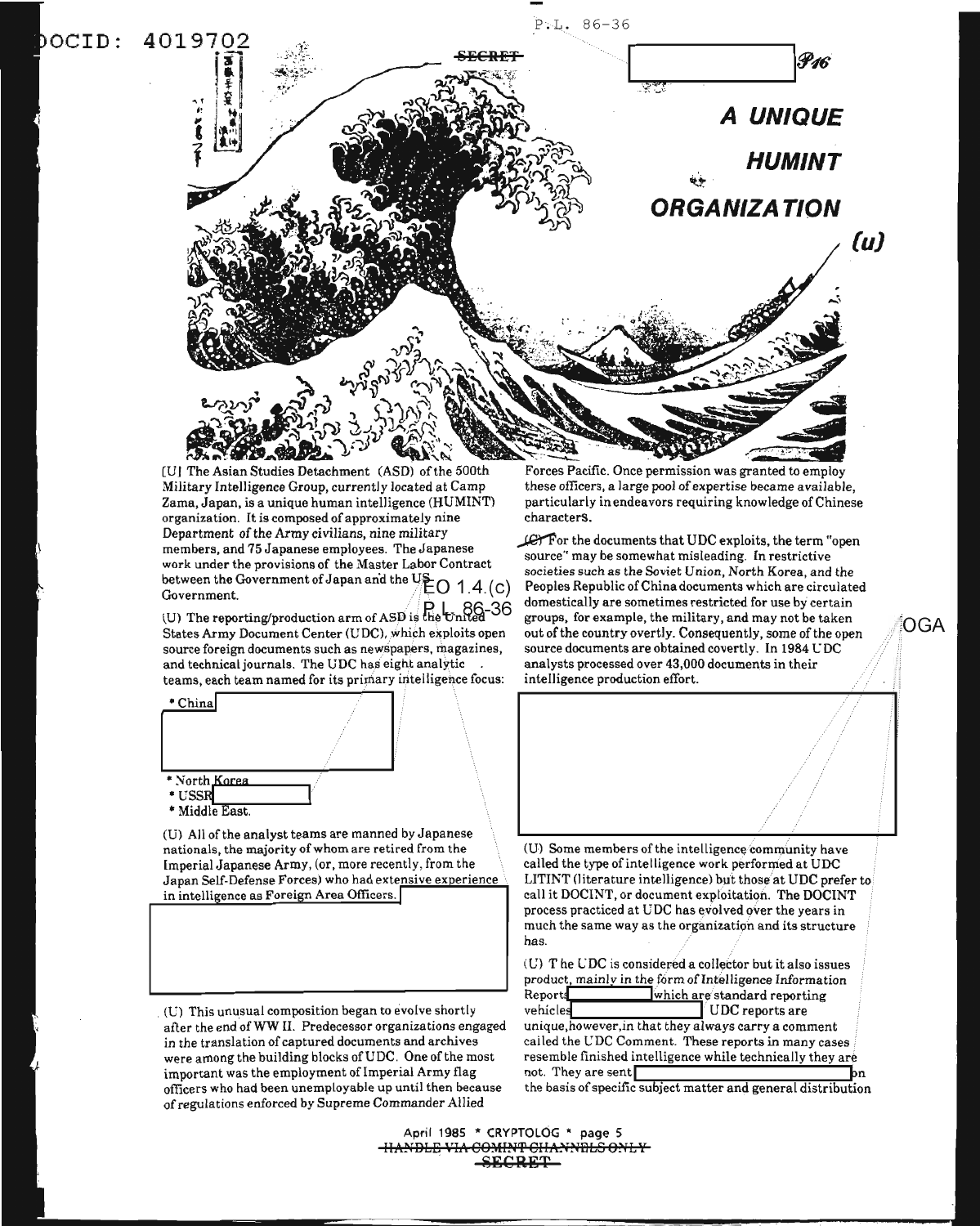#### $OCTD:$ 4019702

 $OGA$ **SECRET** OGA or other enclosures. The distribution copy is reviewed by guidelines. distribution of these reports when they deem it appropriate. the UDC and ASD Chiefs and released for distribution. (D) HITS has an evaluation program whereby reports are (C) The amount and types of information available evaluated by the organizations which originated the through the exploitation of open source documents that are requirements: actually 20-25% of the reports are responsive to validated intelligence requirements is truly evaluated. amazing. One of the really useful and important features of UDC reporting, in my estimation, is the fact that it is entirely independent of Valuation of reporting is very useful for the other US intelligence holdings. Consequently, UDC reporting provides either independent verification of, or collector, for it enables him to fine tune his reporting and to focus on the most productive avenues of investigation. challenges to, other intelligence holdings, while avoiding the in-bred nature of some reporting which echoes others' (e) Now for a brief description of the UDC's modus reports and later echoes its own echoes. analyst daily reviews operandi. The documents passed to him. Furthermore, each section reports weekly to the others in a general meeting of all analysts on the hot topics of the week. They also keep each other In his UDC comment apprised of new requirements received. the analyst points out items in the report he considers to be of significance in exploiting the material, etc. C Next, the analyst submits this draft report, written in to his supervisor for review, who might return it for more polishing before it goes to the translation section. At this time, also, any special graphic, (C) Most UDC reporting is issued at the CONFIDENTIAL level unless the documents involved were obtained cartographic, or photographic materials to be submitted with the report are ordered from the appropriate support through more sensitive sources. facilities within the organization. These reports represent a very valuable currency (S-900) To sum it all up, the UDC is a singular HUMINT organization which provides an invaluable service to the The report next is reviewed by US intelligence community in an extremely cost-effective the Chief of the Reports Review Branch, the Chief of the UDC, and the Chief of the Asian Studies Detachment. The manner. My detail to the UDC for two years from May report then goes back to the  $\Box$ analyst who reviews 1982 through June 1984 provided me with a marvelous opportunity to learn every facet of document exploitation the translation and returns it through his supervisor to the editor for final decision. as practiced at UDC. Owing to unusual circumstances I

(U) The report then goes to typing and from there back to the editor for proofing. It is then typed in final form for distribution. issued either in electrically forwarded copy or hardcopy if the report is less time sensitive and contains maps, graphs, charts, photographs

UDC in October 1982, then in 1983 I became Acting Chief of the UDC, and remained in that position until I returned to NSA in June 1984.

became Acting Chief of the Reports Review Branch in

 $EO 1.4(c)$ P.L. 86-36

April 1985 \* CRYPTOLOG \* page 6 HANDLE VIA COMINT CHANNELS ONLY **SECRET**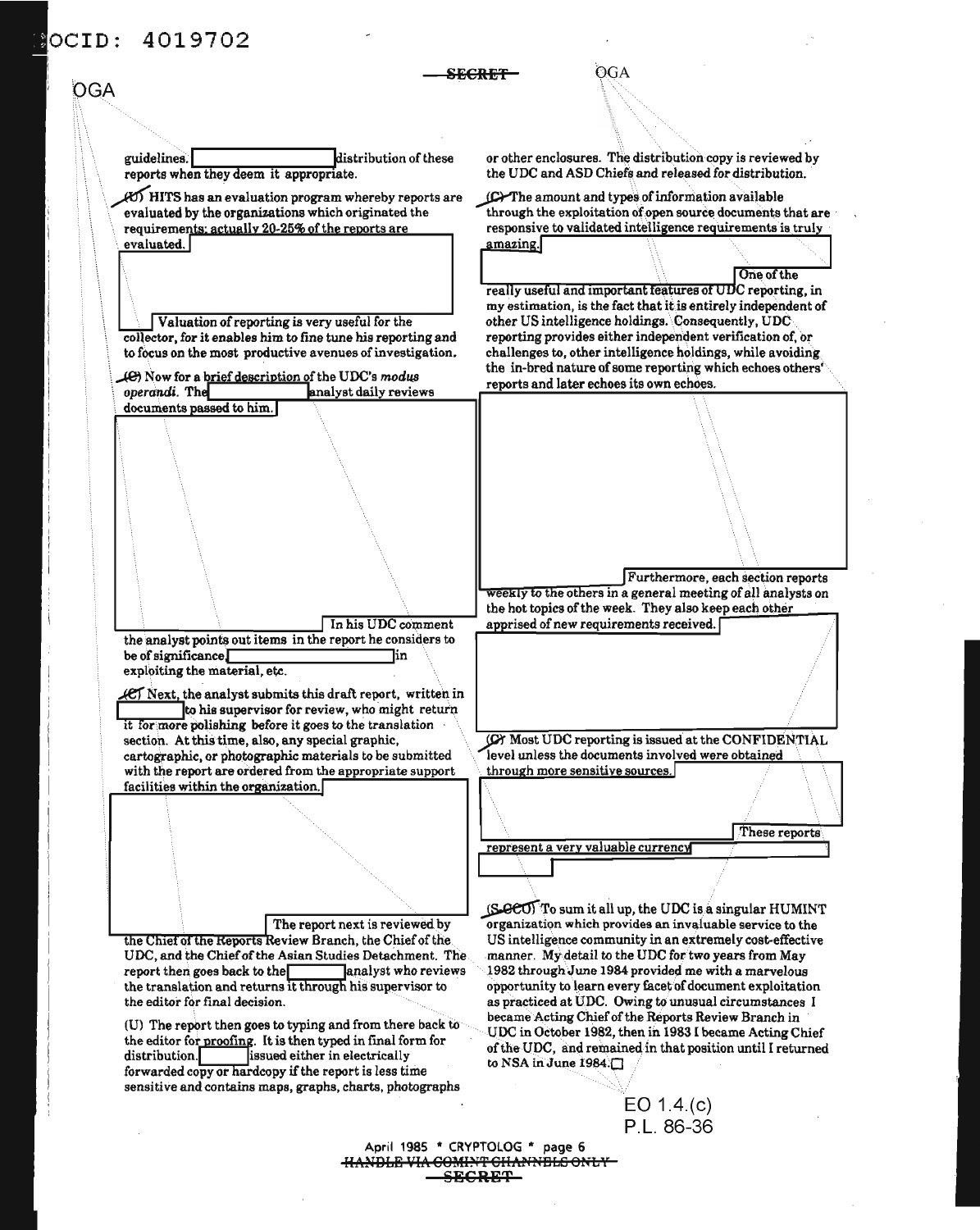P.L. 86-36

# **Improving Life with an ASTW**

*These hints may benefit users of the IBM PC-XT running PC/IX (the version of UNIX developed by Interactive Systems Corp. and licensed for sale by IBM (or the PC-XT and ASTW) as well as new operators of the ASTW.*

As currently received from the vendor, the PC/IX operating system contains several potential threats to computer security and system integrity, some of which are listed below in the form of problems encountered. The changes indicated will improve overall computer security, system integrity, and general ease of operability of the new workstation. These changes will also help users maintain their systems with fewer system errors, and save considerable time for the systems managers. All of these changes must be made by a "super user."

#### Clobbering Your Own File System?

\_\_\_IG613

Problem: If the power is turned off before the system has completed all the necessary disk writes, the file system may be left in such a state that it will be difficult or impossible to recover some files. That is because some basic file operations require multiple disk writes.

Solution: A special program /priv/shutdown should be run before the power is turned off to assure that all necessary disk writes have been completed.

Method: Create a user login account called *shutdown* that will automatically run the program */priv/shutdown* and nothing else. This is accomplished as follows (what you type is printed in boldface):

 $no < R$  $program < R$ 204 100 (staff) /usr/shutdown OK?(y) Field? \$ adduser < R > <sup>&</sup>gt; add user shutdown < R > shutdown Fullname Uid Group **Directory** Program Filesize Siteinfo Password Maxage Minage Agenow



Program /priv/shutdown < R>  $Field?$  $OK?$ (y)  $<\mathbb{R}>$ Creating new directory Standard new user initialization? (y)  $<$ R  $>$ [ADDED)  $> q < R$ 

Before the terminal is turned off, the user merely types in the login *shutdown.* hits the return key for the password, and waits for a new login prompt before turning off the power. This normally takes only about five to ten seconds. Since the only program allowed to run under this account is *(priv(shutdown,* no password protection is needed and all users may use it.

#### Is Your File System Healthy?

Problem: A system crash, accidental power outage, or inadvertant power down can leave the file system with errors if*shutdown* is not run. If undetected, minor errors can continue to grow until they become disastrous.

Solution: The System Manager's Guide recommends that the file system check program *({sch)* be run every time the system is initialized. This program will locate and often be able to correct any minor discrepancies in the file system before they become unmanageable. A minor change to the system initialization procedure will force the automatic execution of*fsch* during system initialization.

Method: Replace the letter d in line six of the file */etc/rc* with the letter m:

| originally: | case \$1 in<br>"d" $)$ |
|-------------|------------------------|
| change to:  | case \$1 in            |
| ×           | "m")                   |

#### Classified Displays Left on Your Screen?

Problem: When a user logs off, the login prompt is displayed on the line immediately following the last bit of text, leaving a possibly classified data still displayed on the screen.

Solution: The licensing logo that is displayed with the login prompt can be readily modified to clear the screen before it is displayed.

Method: First make sure that the right hand margin in the INed editor is turned off before making the

April 1985 \* CRYPTOLOG \* page 7 FOR OFFICIAL USE ONLY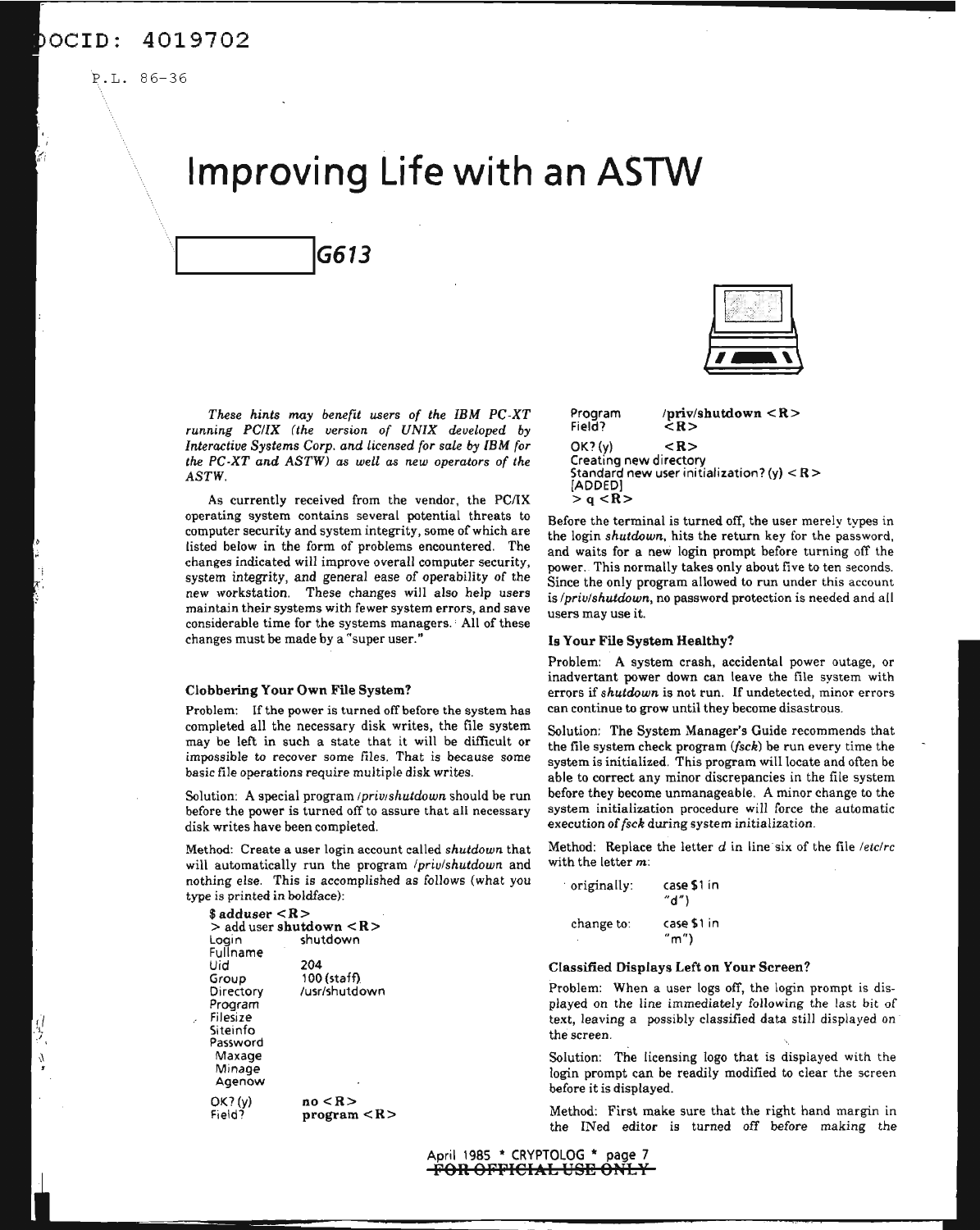modification, or else the text will wrap and cause a problem during system initialization. To turn off the margins, consult page 22 , Beginner's Tutorial to PC/IX, in the Text Processing Guide.

In the /etc/ports file insert a backslash "f" ( $\mathbf{f} =$  *form feed* which clears the screen) before the licensing logo:

originally: herald  $\approx$  "\r\nPC/IX - 6428163 (c) Copyright IBM ...

change to: herald = "\f\r\nPC/IX - 6428163 (c) Copyright IBM ...

put \f here 1

#### Disks Overflowing with Garbage?

Problem: Default values are set up so that the *skulker* program that cleans out outdated backup files and ...filename INed temporary files runs at 3 AM. In areas where the computer is turned off at night, the *skulker* will never run and the disk will eventually get overloaded with "garbage" files.

Solution: Force the automatic running of the *skulker* programs during system initialization. This increases initialization time by about five minutes.

Method: In the file *fete/rc* add the lines: echo Running SKULKER Ipriv/skulker immediately before: echo Normal startup completed.

#### Somebody Else Messing With Your Files?

Problem: A user who fails to logout makes the terminal available to other persons who may not be authorized to gain access to the terminal and to all the files. .

Solution: Set up the terminal so that it will automatically log out any user who fails to strike a key on the terminal keyboard for a specified number of minutes.

Method: Include a timeout command in the *fete/environment* file such as:

 $TIMEOUT = 10$ 

This is the number of minutes the keyboard may be inactive before automatic logoff will occur. Any number may be specified.

#### Funny Faces In Your File?

Problem: Files transferred between DOS and PC/IX end up with a "smiley face" character at the end of each line. This happens because of the different ways of specifying carriage return and *line* feed. DOS uses two characters at the end of each line of an ascii file to represent a carriage return and a line feed (015 and 012 respectively) whereas PC/IX uses only one  $(012)$ . When a DOS file is transferred to PC/IX, the superfluous function key on each line is displayed as a "smiley face" character.

Solution: Execute the following shell to remove them.

Method: Put the following shell in your *lusrlbin* directory with a mode of 555:

```
#' fixdos by Ron Hecox, G613. 6005s November 1984
# Repairs DOS files so that they are PC/IX compatible.
rpl "" "" ; tr "\015" "\012" < $1 > $1.t
sed -e "/\land\backslash\$\primed" < $1.t > $1.nu
rm $1.t
echo "The DOS file $1 is repaired and is called $1.nu"
eXIt
```
#### Printing Wide Text?

Problem: When you print a file that is wider than 80 characters on a standard printer, only the first 80 characters of each line will be printed.

Solution: Set the line printer default line width to 132 instead of 80. (Proper commands must still be inserted in the file to control the IBM Graphics printer when printout of 132 characters is desired.)

Method: Change the file *letclrc* to read as follows:

# Set defaults on /dev/lp if the system has a parallel line printer.

splp indent =  $0$  width = 132

#### Editor Losing Your Files?

Problem: On very large files, (2,000 to 3,000 lines), the INed editor has been known to exit and automatically re-invoke itself without any file saves. This happens when using the "insert key"  $(F4)$  or the "put down key"  $(F6)$ .

Solution: Keep your files small.

Method: Split large files into smaller parts for editing and then concatenate them back together for processing.

#### Time Getting In Your Way?

Problem: The current time is automatically displayed every hour. Many users find it annoying to have the time suddenly displayed in the middle of their work.

Solution: Turn off the automatic display of the current time. Use the *date* command if you need to display the time.

Method: In the file *fusr/lib/crontab* insert a # and a space before the date display command so it will be treated as a comment as follows:

#0\*\*\*\* exec echo "The hour is" 'date'. > 'dev/console &

#### Cyrillic Display Problems?

Problem: You have a USI graphics monitor on your ASTW and try to display Cyrillic text, but the characters display only halfway. In addition, when you try hitting the *language* key to turn it off nothing happens. This is because the character maps for the monochrome display and the color displays are different. The PC/IX system comes configured for a monochrome monitor while the USI monitor is, in reality, a color monitor with sixteen shades of green.

Solution: Your system files must be reset to identify it as a color monitor and require downloading of the correct character map for your display.

Method: In the file *letclrc* comment out the 'mono.map' statement and uncomment the 'color.map' statement so it reads as follows:

0( ..

# Uncomment only ONE of the following: /priv/charam -a /etc/color.map "/priv/charam letdmono.map

April <sup>1985</sup> • CRYPTOLOG \* page 8 FOR OFFICIAL USE ONL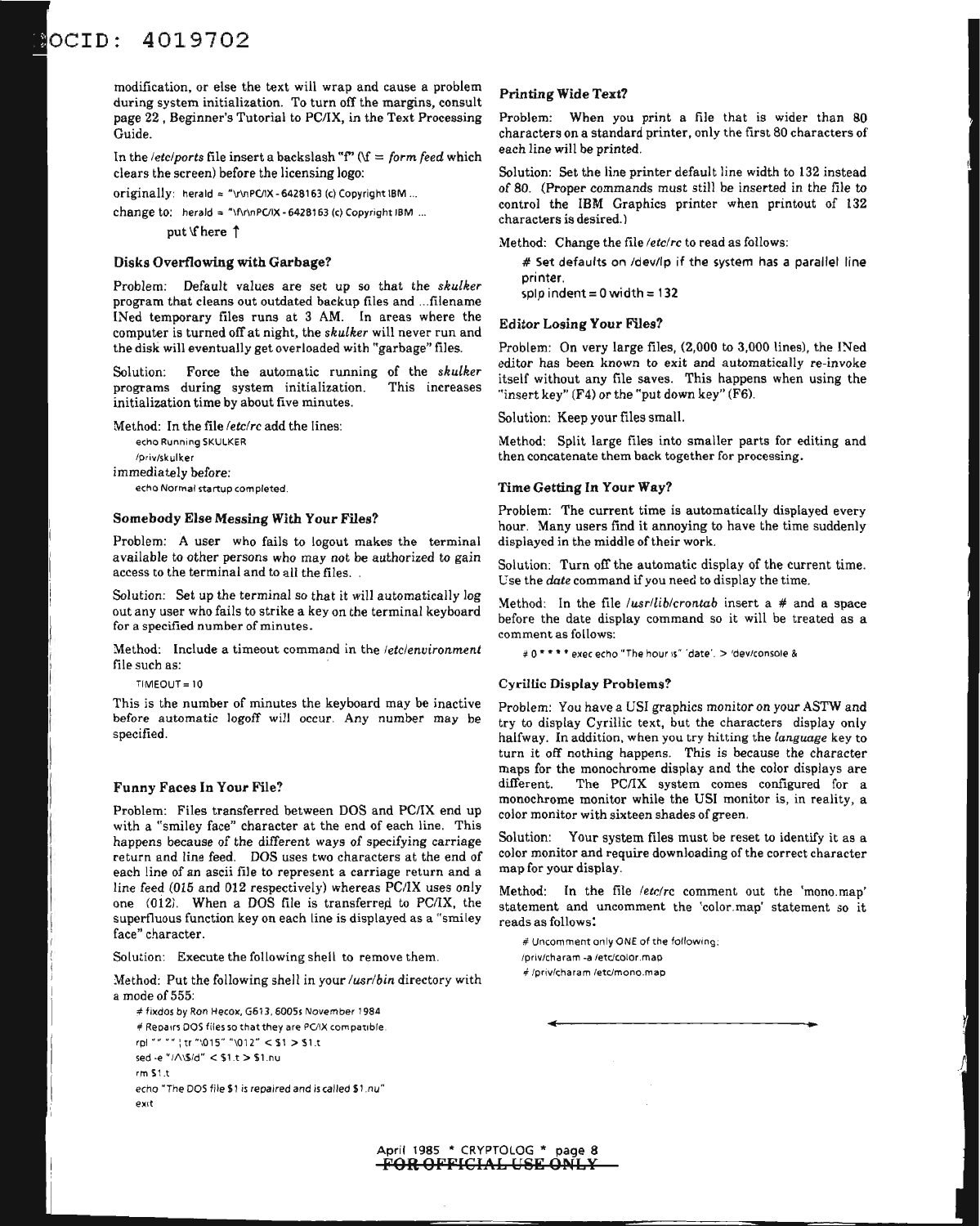### OCID: 4019702

#### **Ct)NfIBEtHlfd,**



# **...AND THERE WE WERE! (u)**

P.L. 86-36

 $EQ - 1.4. (c)$ P. L. 86-36

> $\overline{+}$ . It's 1963. I have about four weeks to go on an 18month tour **I**As usual, when our bunch finishes a six-day stint on duty in the boondocks, we hop on the bus for a break of two or three days. As we approach n the main road, we notice tanks on both sides of the highway.

(U) Well, that even happens at home on Armed Forces day; maybe it'sjust a parade.

(U) Wait a minute -- the turrets are turning, keeping pace with the bus. Holy Smokel (Or words to that effect.) There's a roadblock ahead with armed troops! It must be the (then) annual attempted takeover of the national government by a disgruntled officer corps.

 $\leftarrow$  All of us are in civilian clothes, except for "Monte," who had arrived only three days ago and whose civvies hadn't. We're at the roadblock now and I see a Second Lieutenant step out from behind the barricade and motion for the bus door to be opened. His six troops train their weapons on the driver.



 $-\left(\theta\right)$  Where the thought came from I don't know to this day. If necessity is the mother of invention, desperation is its father. I tell Monte to take out a stick of gum, fold the solver-colored wrapper into a small rectangle, and place it in his fatigue cap. Rising to his full six feet seven inches, he confronts the Second Lieutenant with all the bluster he can summon up.

 $\overline{+}$  $\overline{+}$  Having all his life been accustomed to social classes and ranks, the **fficer** backs down from the American "first lieutenant's" silve<u>r bar and allo</u>ws said<br>"lieutenant" to pass the roadblock

 $+C$  Before our break is over, the disaffected troups have been arrested, the tanks have been removed, and we notice, as we ride back out **the six-** for another sixday stint, that you can't even tell that there was a roadblock right over there, just the other day.  $\square$ 



April 1985 \* CRYPTOLOG \* page 9 **CONFIDENTIAL**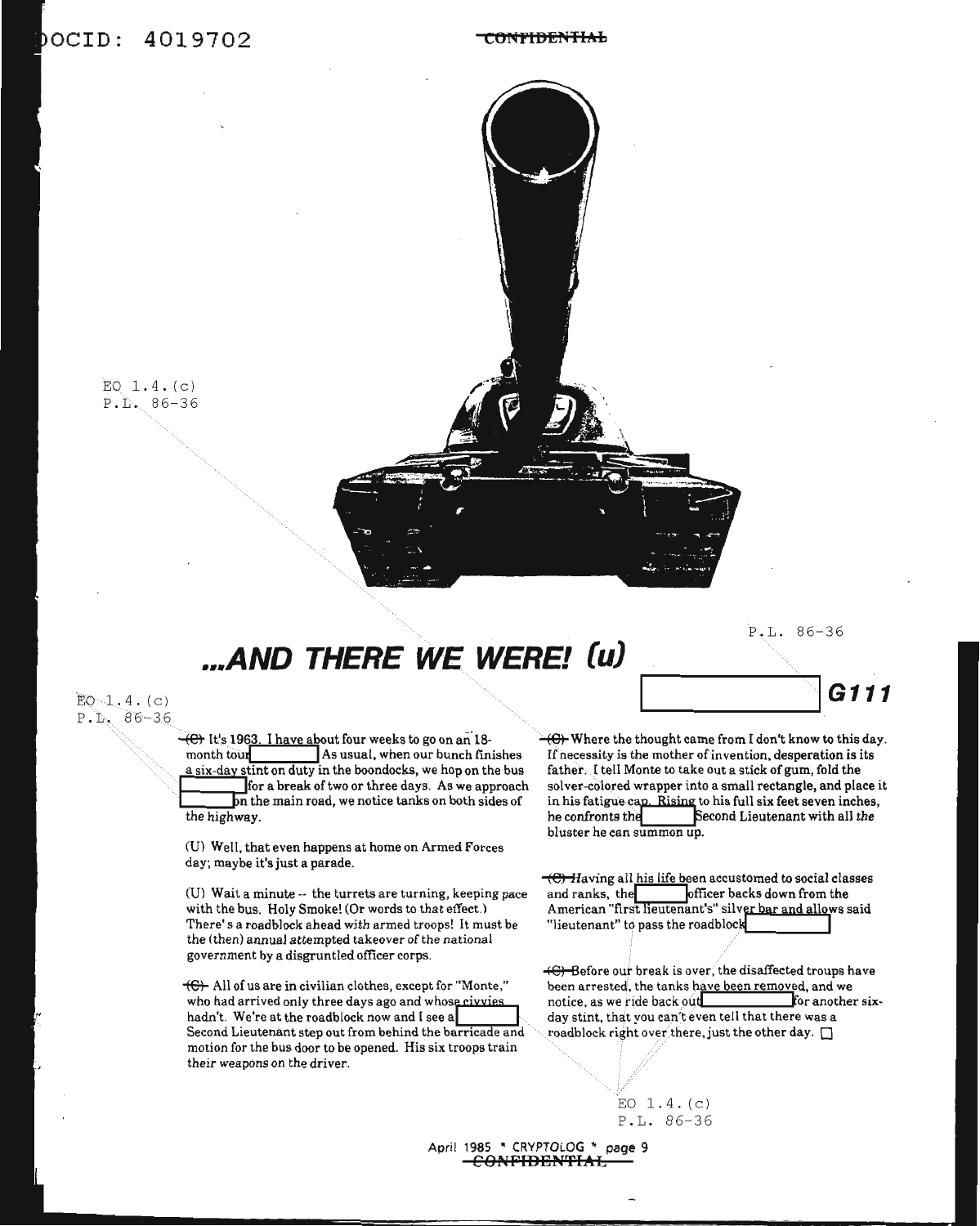#### 4019702 OCID:

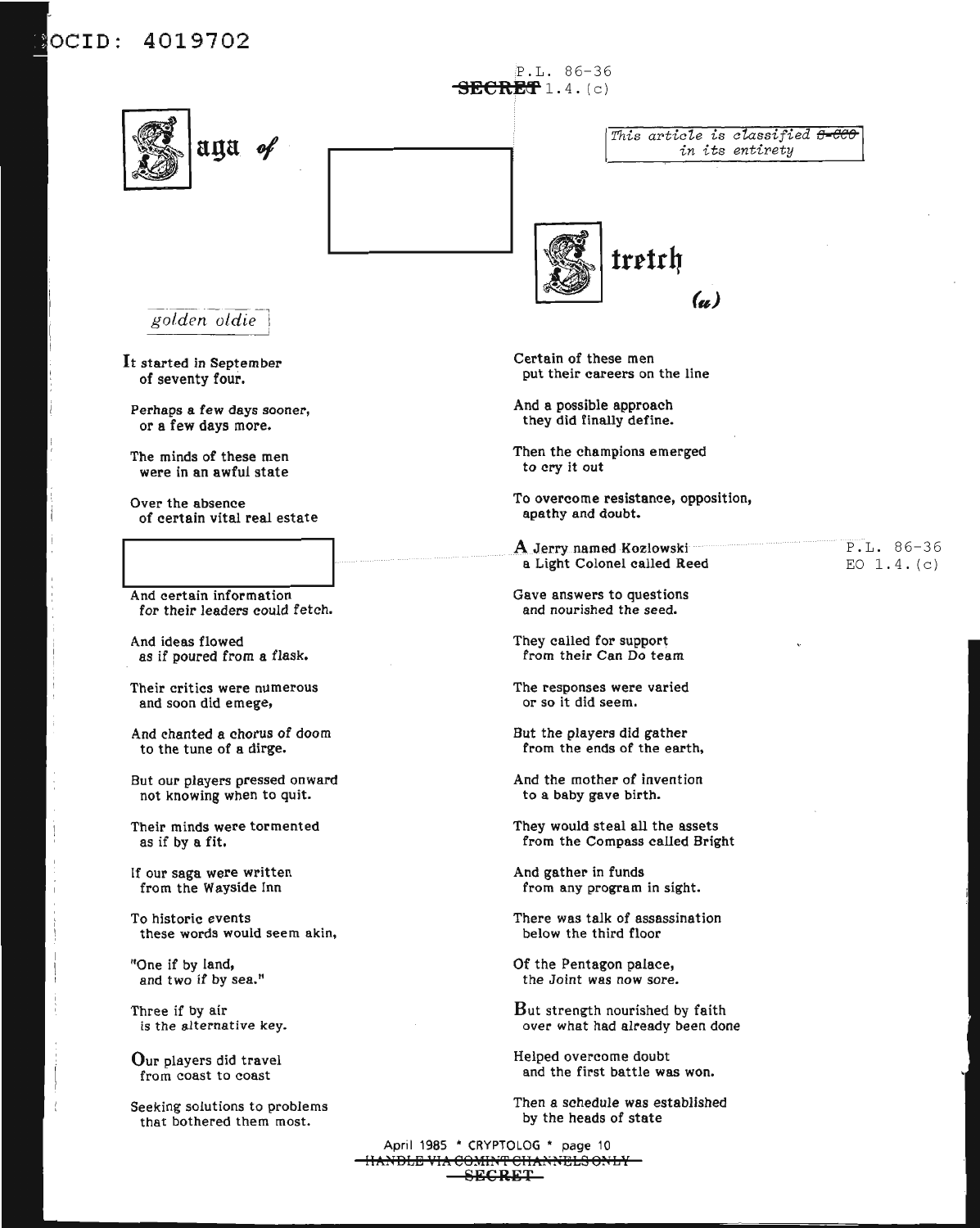### bocID: 4019702

 $\langle$ 

#### SE€RE~

And a tempo was set that most players would hate.

A meeting was called In Virginia's Falls Church

For a forty-five day miracle our players did search.

Colonel Reed started the proceedings and spelled out the plan,

Sweet Old Bill rose to the occasion with the answer "We can,"

Followed by Lloyd who said what he'd do

To make the dream of this project if at all possible come true.

The "Skunk Works" was called on to reconfigure a deuce

And Bob Farley would give the program the juice

Then we returned to our locations and started to go

Though the dollars were short for funding was slow.

Finally in November we got our full start

From the ninth day and onward we'd from sanity depart

There was hardware to build and parts to procure

Inventions to make and GFE to appear

On a cold night in December for the Coast we did head,

The airborne equipment was finally put to bed.

Then the search for the tower did not seem to bear fruit.

We built them another with a job-crane to boot.

The airlift was kept busy on the way to both coasts,

The men worked with their heads down without any boasts.

The days stretched into nights and then into days,

They worked on without failing their minds in a haze.

Then on to flight test . at Andrews and Meade.

The work pressed on forward, this crew would succeed.

After some disappointments and a time to stand down,

The crew assembled again, this time they'd never give ground.

Finally a successful conclusion all objectives were met.

The vict'ry celebrations were more than a sure bet.

Then stand down again until time to deploy.

The legal maneuvering brought few people joy.

They painted the airplane, and painted again

To please all the Generals was a task Herculean.

Then the word went on forward, we're ready to go.

There were few who weren't anxious to start the big show.

The effort seemed worth it the Team made a score.

There's work still to be done, there's no denying that

But we're all very anxious for'our next turn at bat.

It's great to be part of the Can Do team

There's nothing we can't handle or so it would seem.

P.L. 86-36 EO 1. 4. (c)

 $P.L. 86 - 36$ 

A conventional account of **fact of the Spring 1976 issue of The Cryptologic SPECTRUM** 

April 1985 \* CRYPTOLOG \* page 11 <del>IIANDLE VIA COMINT CHA.</del>  $-$ SE $C$ RE $T$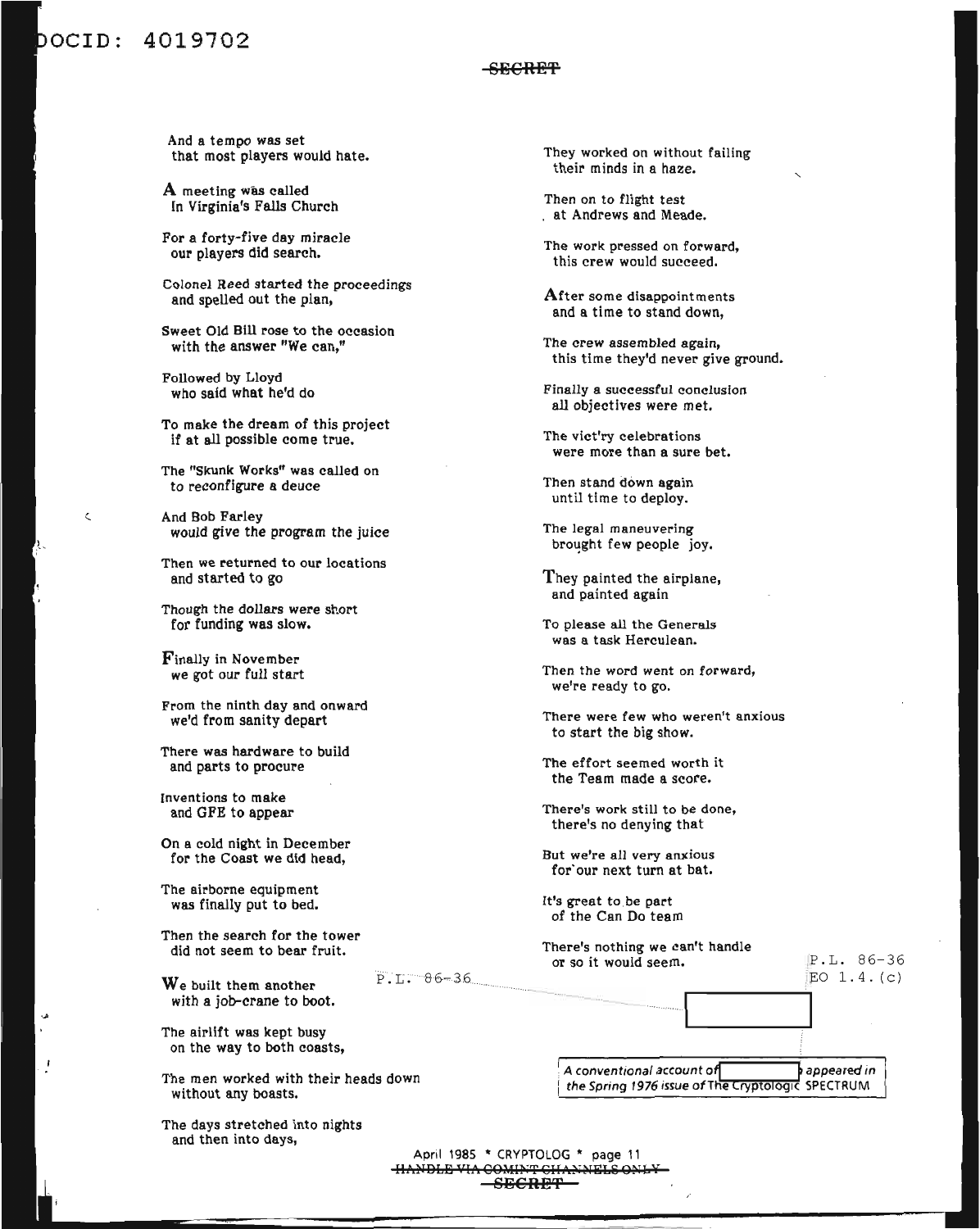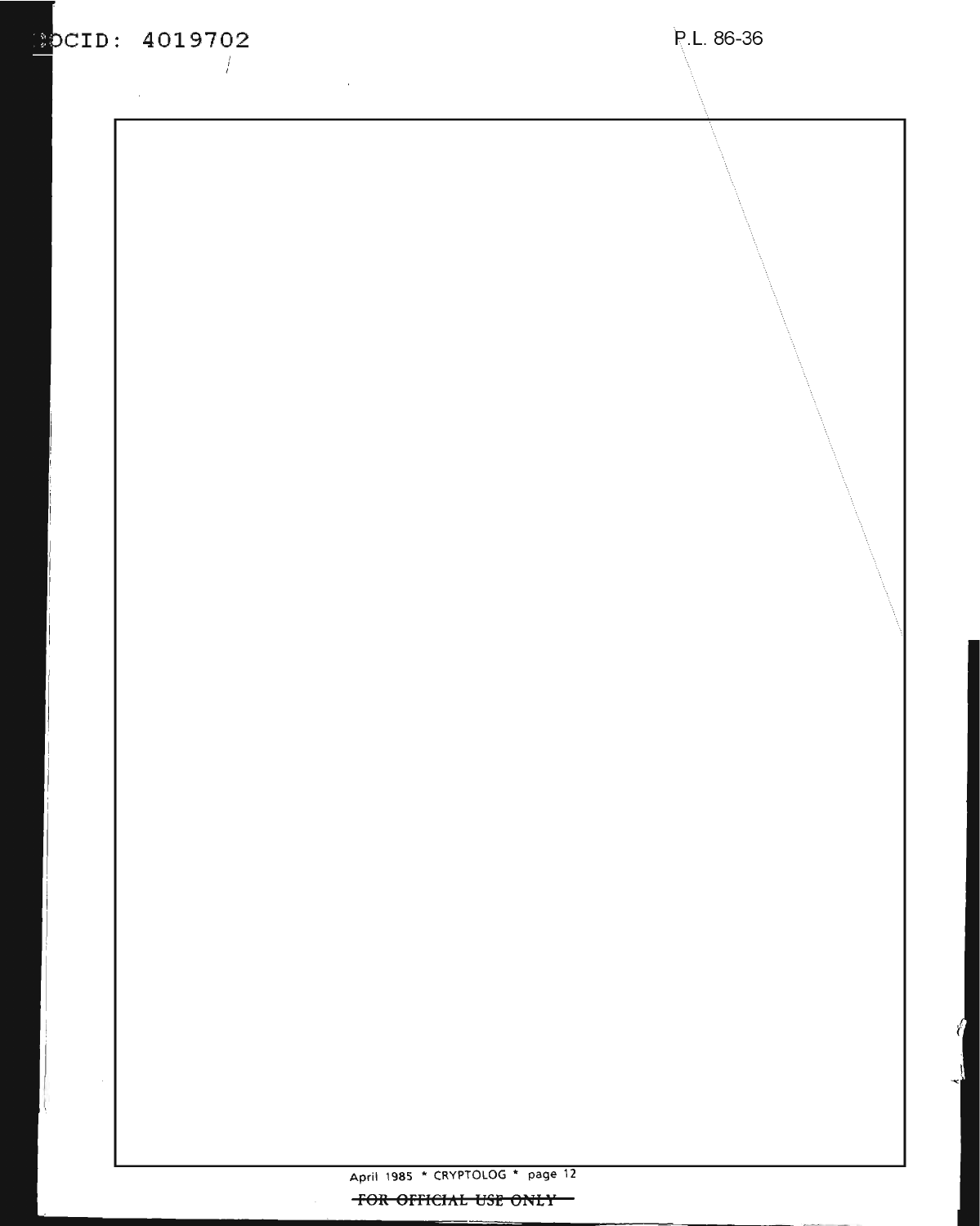### **aCID: 4019702**



FOR OFFICIAL USE ONLY-